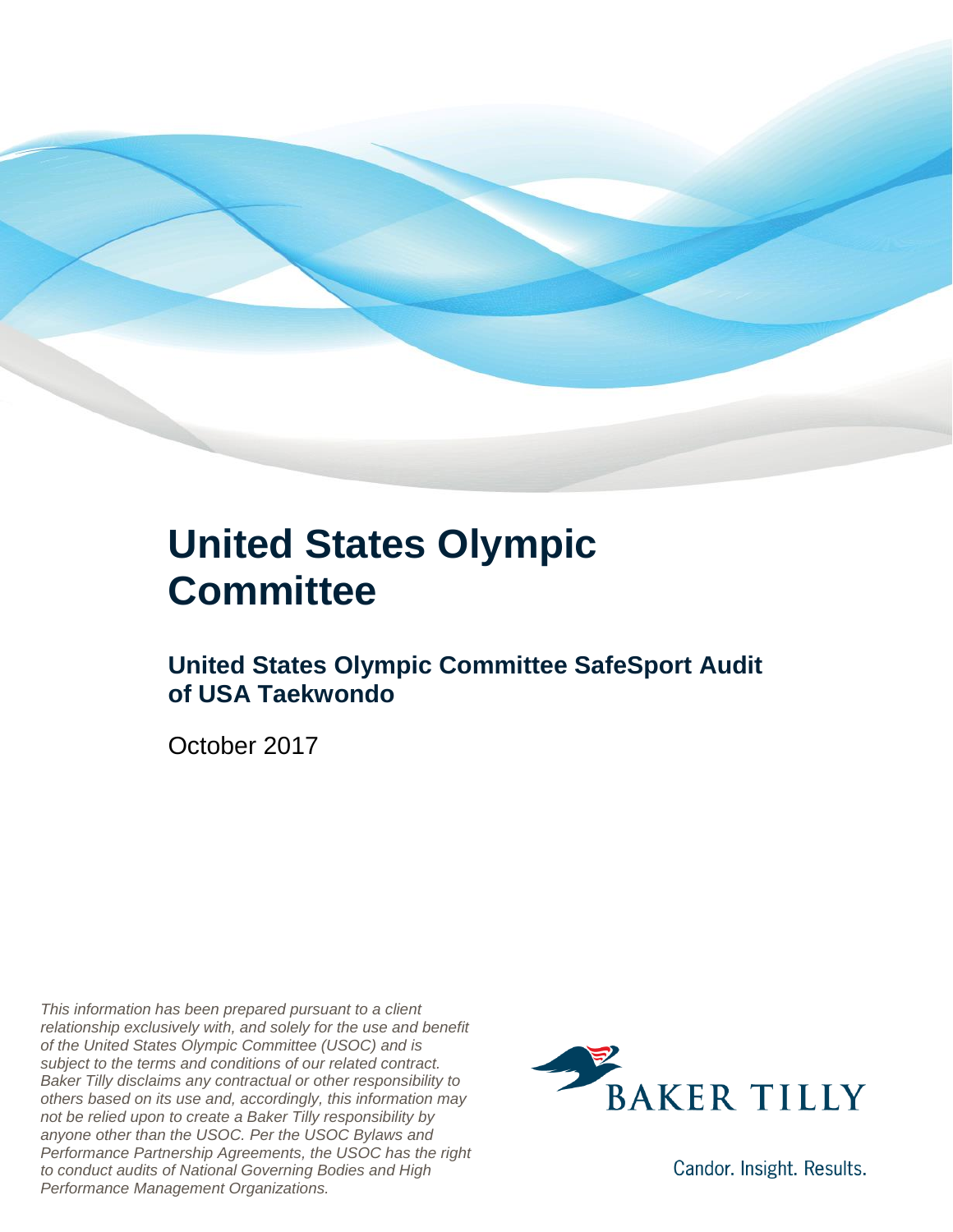

| UNITED STATES OLYMPIC COMMITTEE SAFESPORT AUDIT OF USA |  |
|--------------------------------------------------------|--|
|                                                        |  |
|                                                        |  |
|                                                        |  |
|                                                        |  |
|                                                        |  |
|                                                        |  |
|                                                        |  |
|                                                        |  |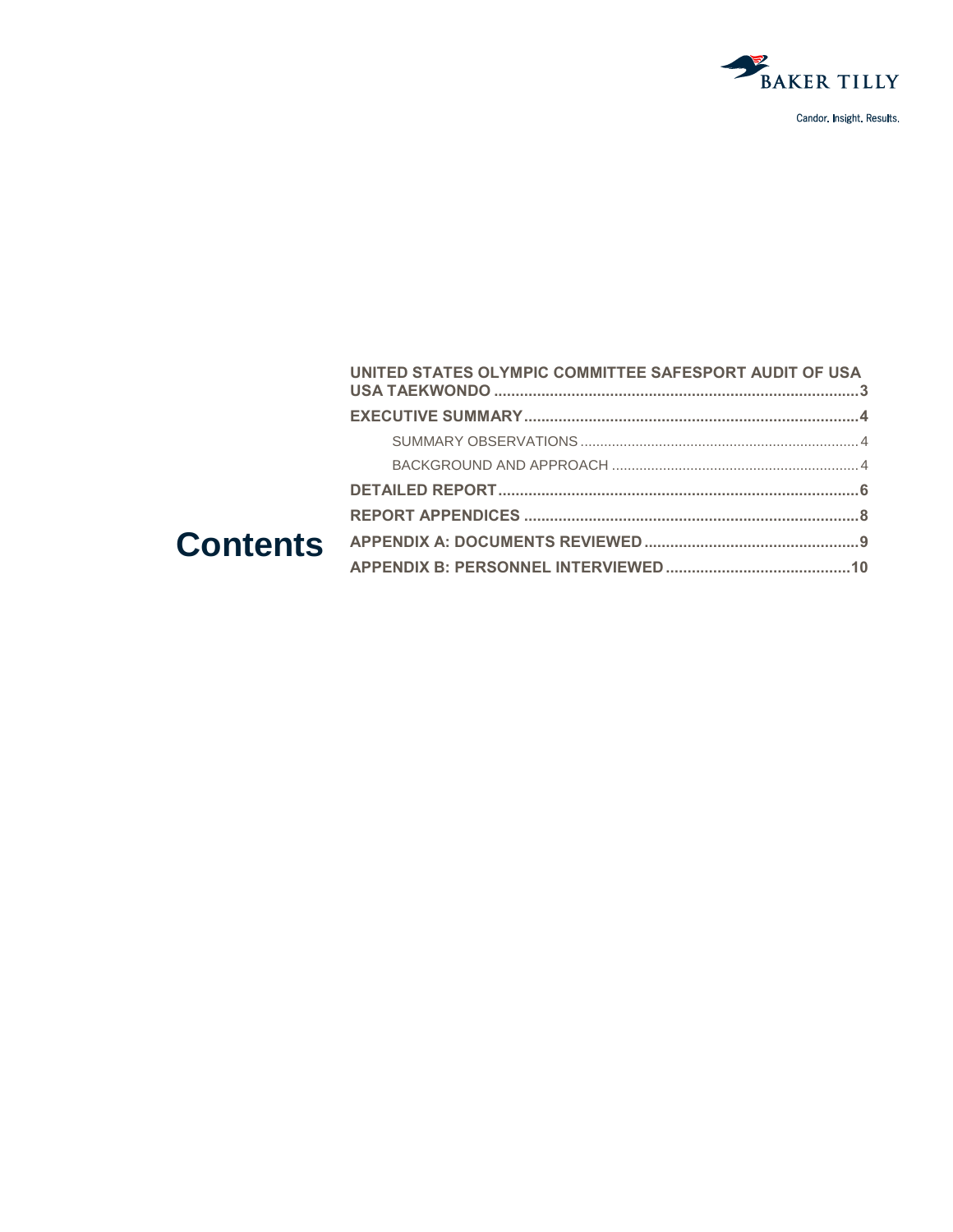

 $\overline{a}$ 

United States Olympic Committee USOC SafeSport Audit of USA Taekwondo

### <span id="page-2-0"></span>**United States Olympic Committee SafeSport Audit of USA Taekwondo<sup>1</sup>**

<sup>1</sup> To consider the report in its entirety, please refer also to the detailed management response that will appear here [\[Governance Documents\]](https://www.teamusa.org/Footer/Legal/Governance-Documents) within 90 days of the date of this report.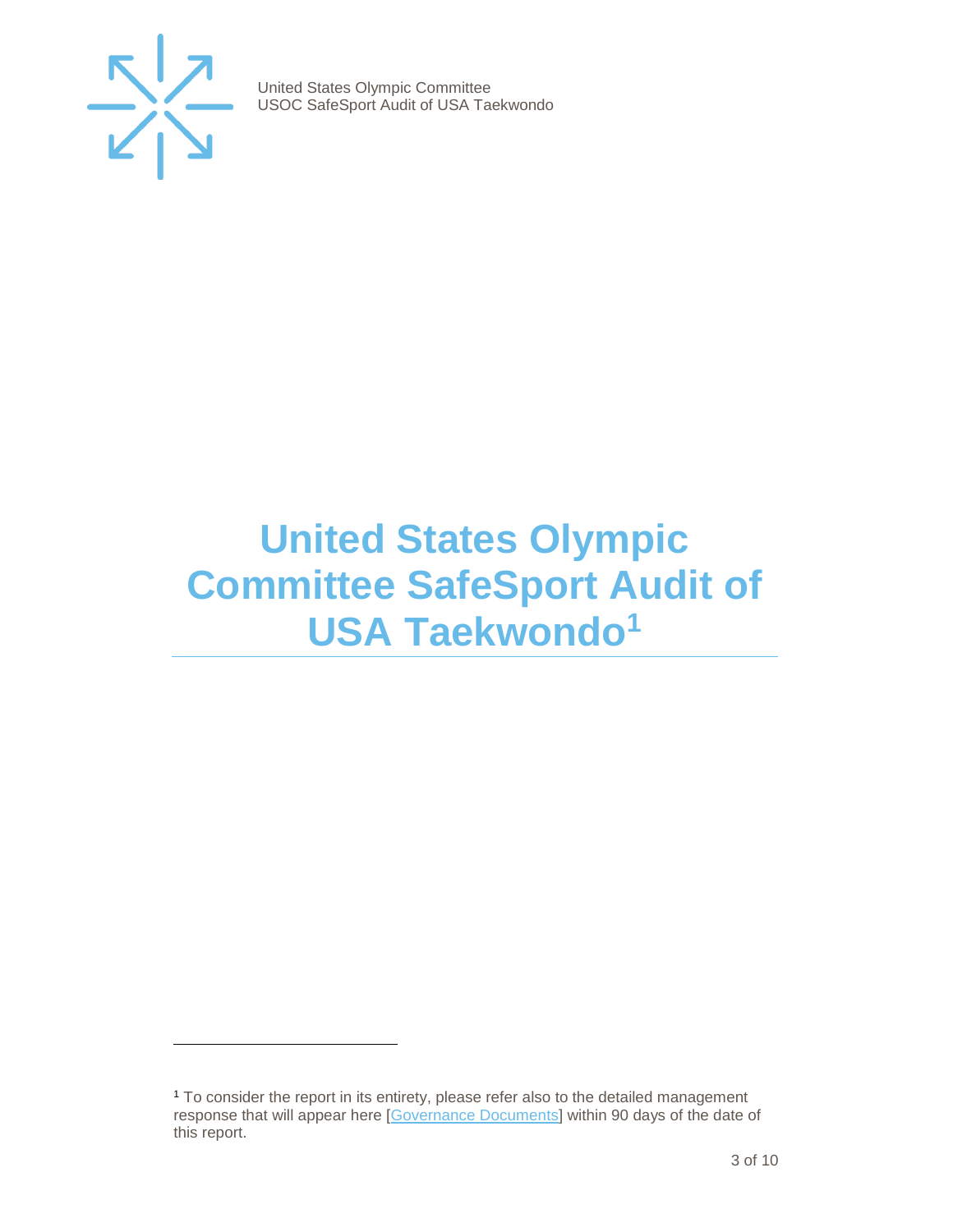

 $\overline{a}$ 

United States Olympic Committee USOC SafeSport Audit of USA Taekwondo

## **Executive Summary**

#### <span id="page-3-1"></span><span id="page-3-0"></span>**Summary Observations**

It shall be the policy of the United States Olympic Committee (USOC) that each National Governing Body (NGBs) adopt a Minimum Standards Policy for Athlete Safety Programs (Athlete Safety Standards) by December 31, 2013<sup>2</sup>.

We noted the following opportunities to enhance the design of USA Taekwondo's compliance with the Athlete Safety Standards:

- **Athlete Safety Standards - Criminal Background Checks and Education and Training Testing** – Requiring criminal background checks and education and training is not consistently enforced by USA Taekwondo. The following exceptions were identified during our testing:
	- One individual selected for testing (10% of the selected individuals) did not complete a criminal background check during the testing period (i.e., May 1, 2016 through April 30, 2017); however, evidence was provided that the criminal background check were completed prior to issuing the audit report.
	- One individual selected for testing (10% of the selected individuals) did not complete education and training requirements during the testing period (i.e., May 1, 2016 through April 30, 2017).

#### <span id="page-3-2"></span>**Background and Approach**

USOC engaged Baker Tilly Virchow Krause (Baker Tilly), to assist the USOC in the completion of SafeSport audits, to assess compliance with SafeSport policies and procedures at the USOC and all of its NGBs and High Performance Management Organizations (HPMOs).

<span id="page-3-3"></span>Baker Tilly performed a review of USA Taekwondo to evaluate compliance with the Athlete Safety Standards. The following activities were performed for this review of USA Taekwondo:

- Developed and executed an audit program that included:
	- Holding a virtual entrance meeting to discuss and document USA Taekwondo's SafeSport program and processes.
	- Selecting a sample of 10 from the required individuals to ensure a background check was performed and education and training was completed. See **Appendix A** for a list of documents reviewed.
	- Reviewing USA Taekwondo's athlete safety policy and determining whether the following was addressed:
		- Required misconduct is prohibited and defined;
		- Reporting procedures are documented; and

<sup>2</sup> Effective June 20, 2017 the USOC replaced the Athlete Safety Standards with the NGB Athlete Safety Policy. Due to the timing of this audit, fieldwork was performed in accordance with the Athlete Safety Standards.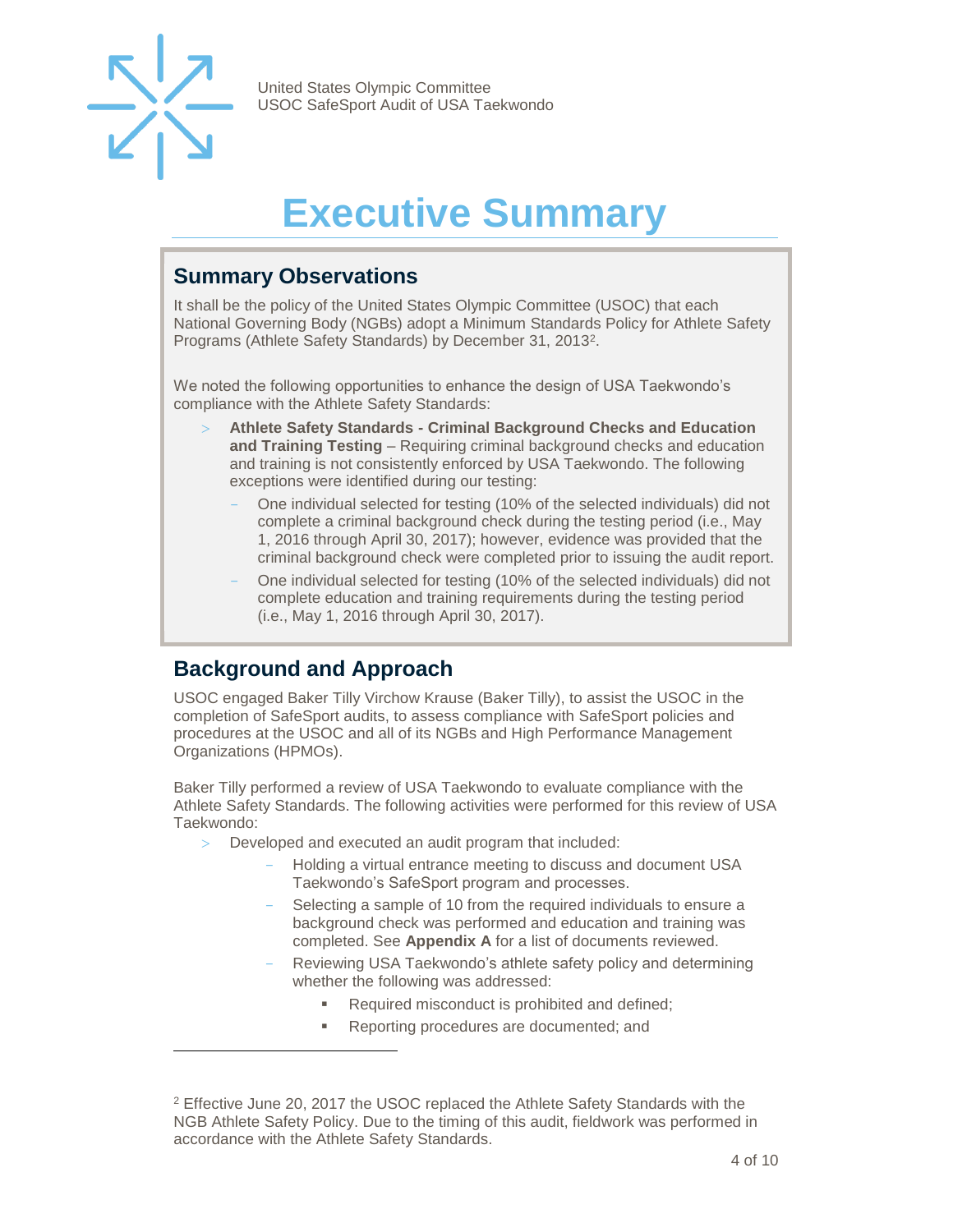

- **•** The grievance process is documented and complies with Athlete Safety Standards.
- Identifying which individuals are required to undergo a criminal background check and complete education and training.
- Conducted a virtual exit meeting, if requested, following delivery of the draft report, to discuss audit findings and recommendation(s) with USA Taekwondo. See **Appendix B** for a list of individuals interviewed.
- > Identified specific observations and recommendations regarding opportunities to enhance compliance with Athlete Safety Standards. Observations include the following attributes: criteria, condition, cause, effect, and recommendation, as set out in the International Professional Practices Framework (IPPF) Standards and Practice Advisory 2410-1.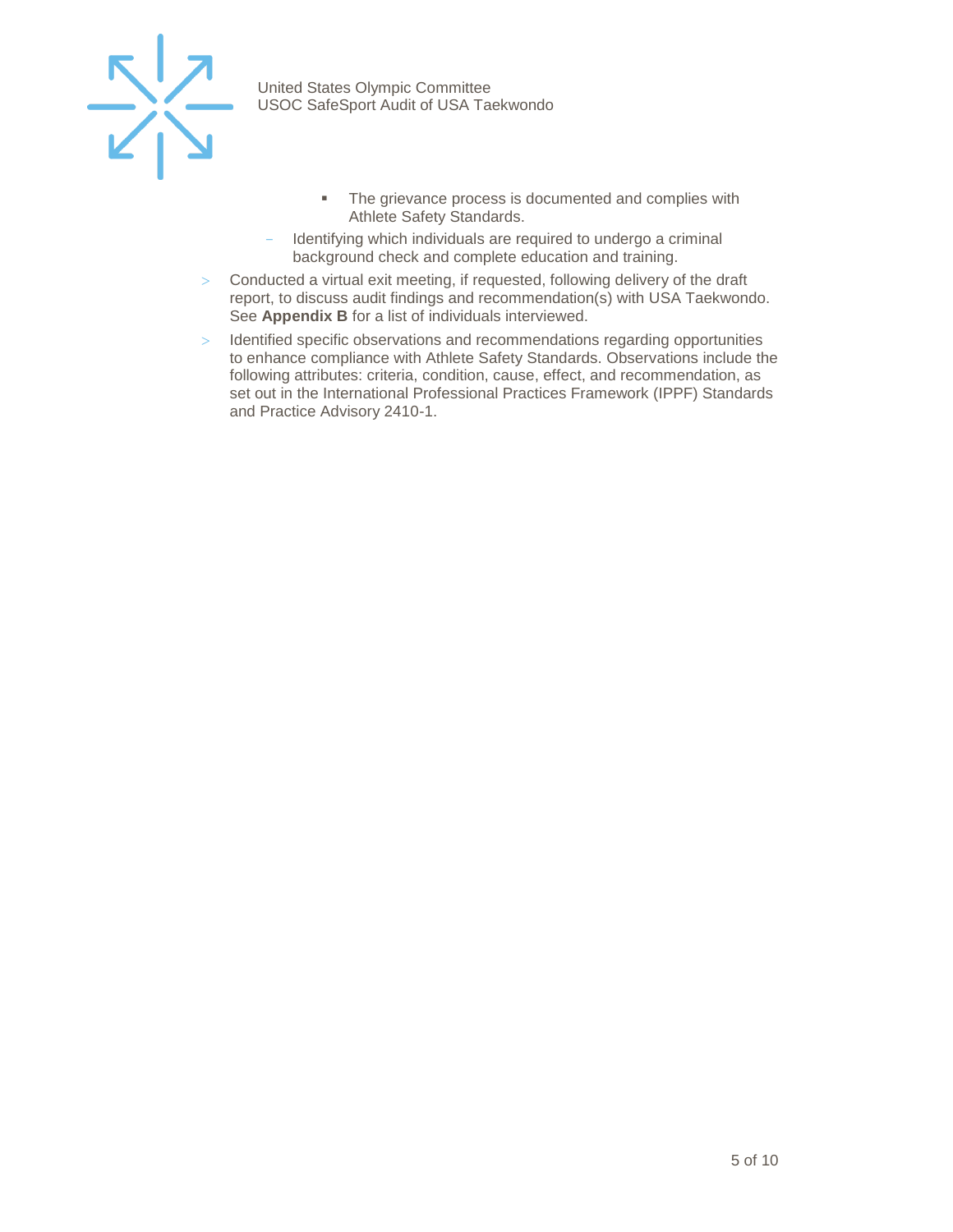

## **Detailed Report**

The table below represents opportunities to enhance the design and effectiveness of USA Taekwondo's compliance with the Athlete Safety Standards.

| 1. Athlete Safety Standards - Criminal Background Checks and Education and<br><b>Training Testing</b> |                                                                                                                                                                                                                                                                                                                                                                                                                                                                                                                                                                                                                                                                                                                                                                                                                                                                                                                             |  |
|-------------------------------------------------------------------------------------------------------|-----------------------------------------------------------------------------------------------------------------------------------------------------------------------------------------------------------------------------------------------------------------------------------------------------------------------------------------------------------------------------------------------------------------------------------------------------------------------------------------------------------------------------------------------------------------------------------------------------------------------------------------------------------------------------------------------------------------------------------------------------------------------------------------------------------------------------------------------------------------------------------------------------------------------------|--|
| <b>Criteria</b>                                                                                       | The Athlete Safety Standards state each NGB/HPMO shall<br>require criminal background checks and education and training<br>for those individuals it formally authorizes, approves, or appoints<br>(a) to a position of authority over, or (b) to have frequent contact<br>with athletes.                                                                                                                                                                                                                                                                                                                                                                                                                                                                                                                                                                                                                                    |  |
| <b>Condition</b>                                                                                      | Requiring criminal background checks and education and<br>training is not consistently enforced by USA Taekwondo. The<br>following exceptions were identified during our testing:<br>1. One individual selected for testing (10% of the selected<br>individuals) did not complete a criminal background check<br>during the testing period (i.e., May 1, 2016 through April 30,<br>2017); however, evidence was provided that the criminal<br>background check were completed prior to issuing the audit<br>report.<br>2. One individual selected for testing (10% of the selected<br>individuals) did not complete education and training<br>requirements during the testing period (i.e., May 1, 2016 through<br>April 30, 2017).                                                                                                                                                                                         |  |
| Cause                                                                                                 | USA Taekwondo may not be consistently tracking and<br>monitoring compliance with the criminal background checks and<br>education and training requirements of the Athlete Safety<br>Standards.                                                                                                                                                                                                                                                                                                                                                                                                                                                                                                                                                                                                                                                                                                                              |  |
| <b>Effect</b>                                                                                         | Individuals the USA Taekwondo formally authorizes, approves<br>or appoints (a) to a position of authority over, or (b) to have<br>frequent contact with athletes may not be in compliance with the<br>SafeSport program because they have not completed criminal<br>background checks and/or education and training prior to having<br>contact with athletes. USA Taekwondo must be in compliance<br>with the Athlete Safety Standards to be a member in good<br>standing. Noncompliance with the Athlete Safety Standards can<br>result in disciplinary action by the USOC including withdrawal of<br>high performance funding.<br>Also, athletes may have contact with individuals who are<br>unaware of SafeSport misconduct and the potential impact to<br>athletes' well-being and/or have contact with individuals who<br>have a criminal history, which could put athletes at SafeSport-<br>related misconduct risk. |  |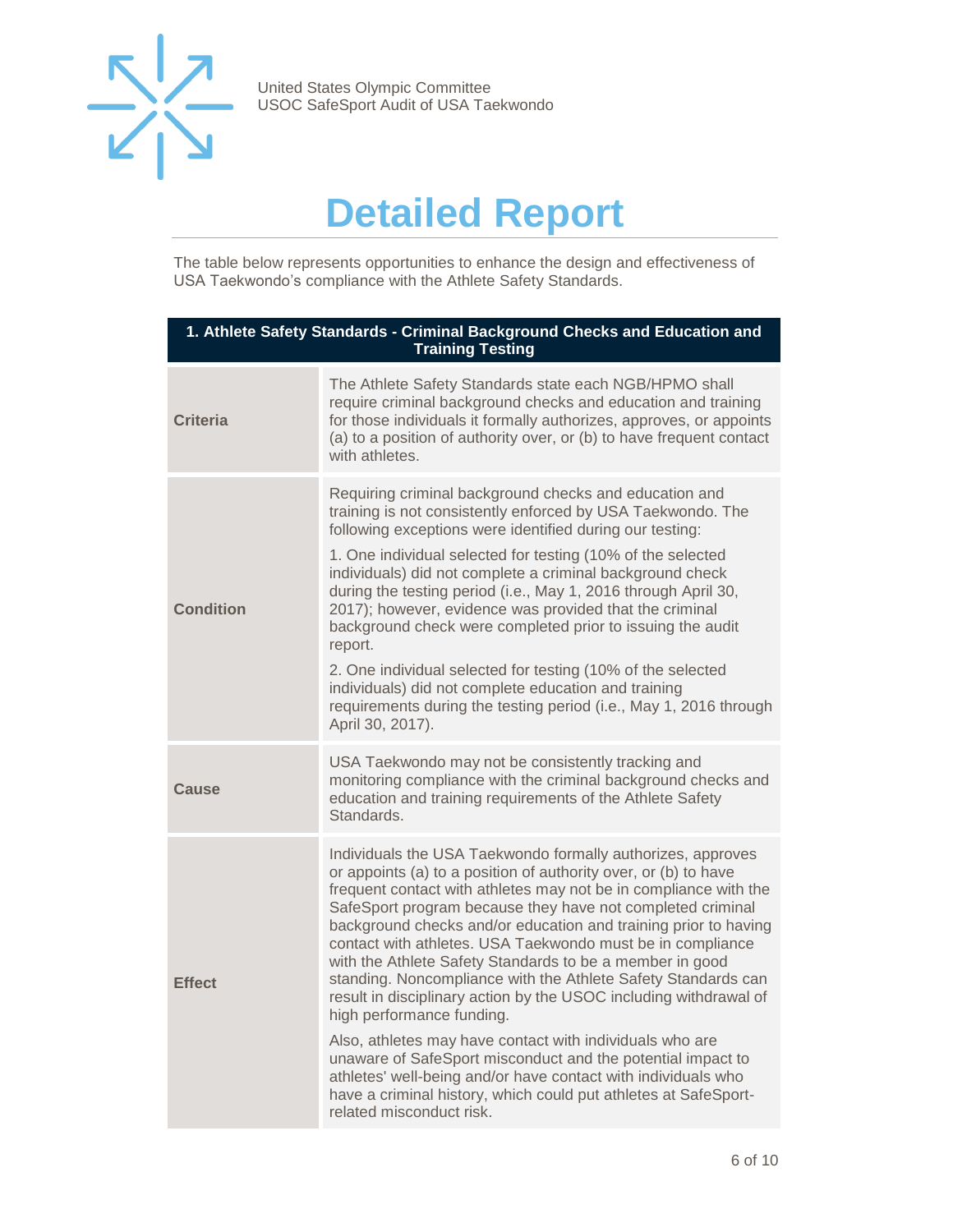

#### **1. Athlete Safety Standards - Criminal Background Checks and Education and Training Testing**

| <b>Recommendation</b>         | USA Taekwondo must require that individuals it formally<br>authorizes, approves, or appoints (a) to a position of authority<br>over, or (b) to have frequent contact with athletes complete<br>criminal background checks and education and training<br>requirements in a timely manner and before they have contact<br>with athletes to provide assurance that they are educated on the<br>requirements of the Athlete Safety Standards. USA Taekwondo<br>must consistently track and verify criminal background checks<br>and education and training requirements are met for all<br>Required Individuals. Compliance with these requirements must<br>be completed within 90 days of receipt of the final audit report.<br>USA Taekwondo should review the testing results and require<br>all necessary individuals to complete the necessary<br>requirements (i.e., criminal background check and/or education<br>and training). |
|-------------------------------|-------------------------------------------------------------------------------------------------------------------------------------------------------------------------------------------------------------------------------------------------------------------------------------------------------------------------------------------------------------------------------------------------------------------------------------------------------------------------------------------------------------------------------------------------------------------------------------------------------------------------------------------------------------------------------------------------------------------------------------------------------------------------------------------------------------------------------------------------------------------------------------------------------------------------------------|
| <b>Management</b><br>response | We agree with the condition and recommendation and will<br>respond to the USOC with a detailed plan to ensure compliance<br>with the current NGB Athlete Safety Policy. Our plan will be<br>submitted to the USOC within the 90 day timeline referenced<br>above.                                                                                                                                                                                                                                                                                                                                                                                                                                                                                                                                                                                                                                                                   |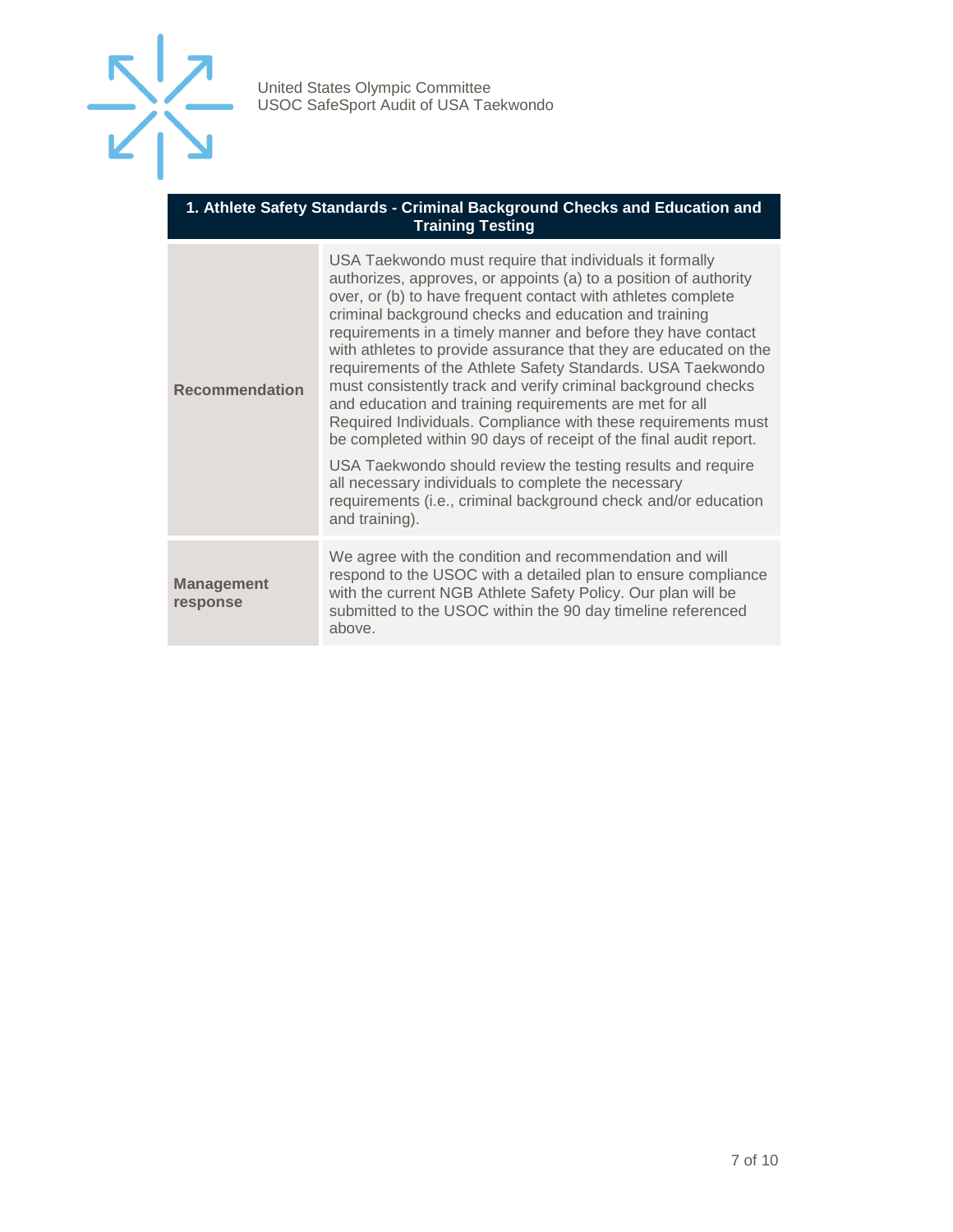

# <span id="page-7-0"></span>**Report Appendices**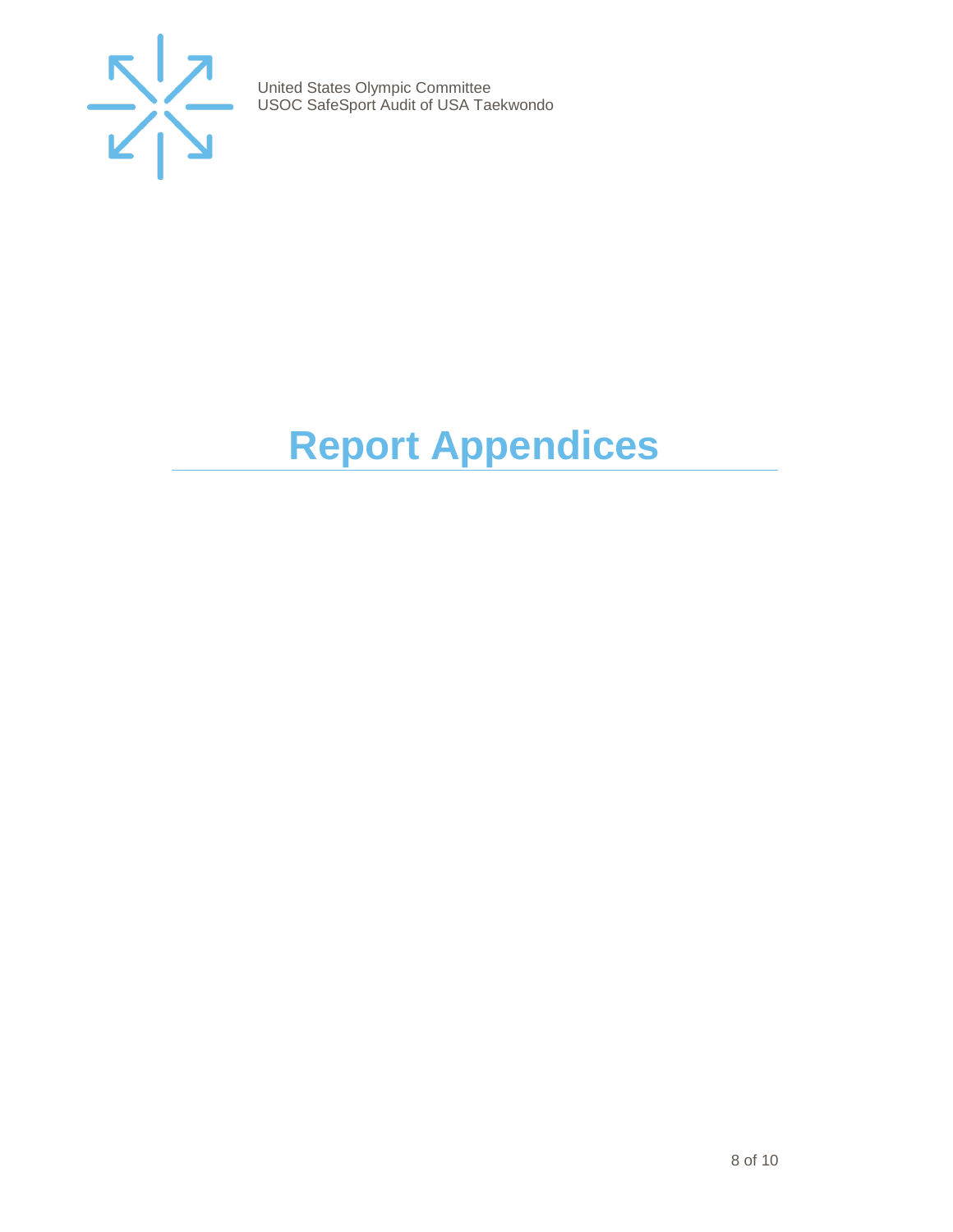

### <span id="page-8-0"></span>**Appendix A: Documents Reviewed**

We reviewed the following documents:

- > Athlete Safety Standards Program Questionnaire
- > Population listing of "required individuals" (i.e., covered individuals required to undergo background check and training)
- > USA Taekwondo SafeSport Program Handbook (2017)
- > USA Taekwondo SafeSport Policies